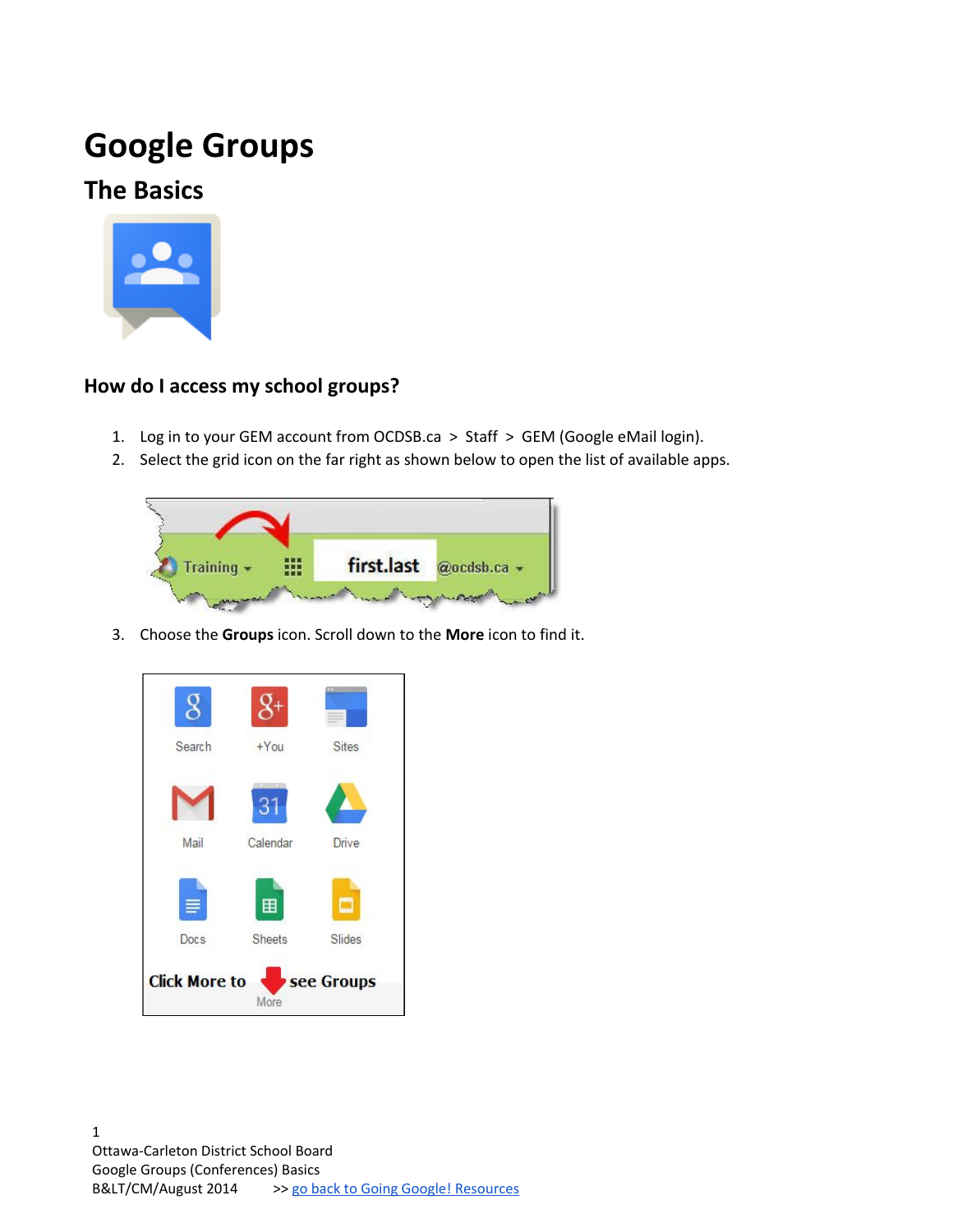#### **There are two types of Google Groups:**

Private groups based on membership - e.g. *school or department groups* Public groups that are shared with all staff within the OCDSB - *e.g. Classifieds, Human Resources*

- 4. To view the private groups you belong to, click on the **My Groups** icon.
- 5. To view groups shared with all staff, select **Browse All**.



5. Click on the name of the group you wish to view to open to the messages.

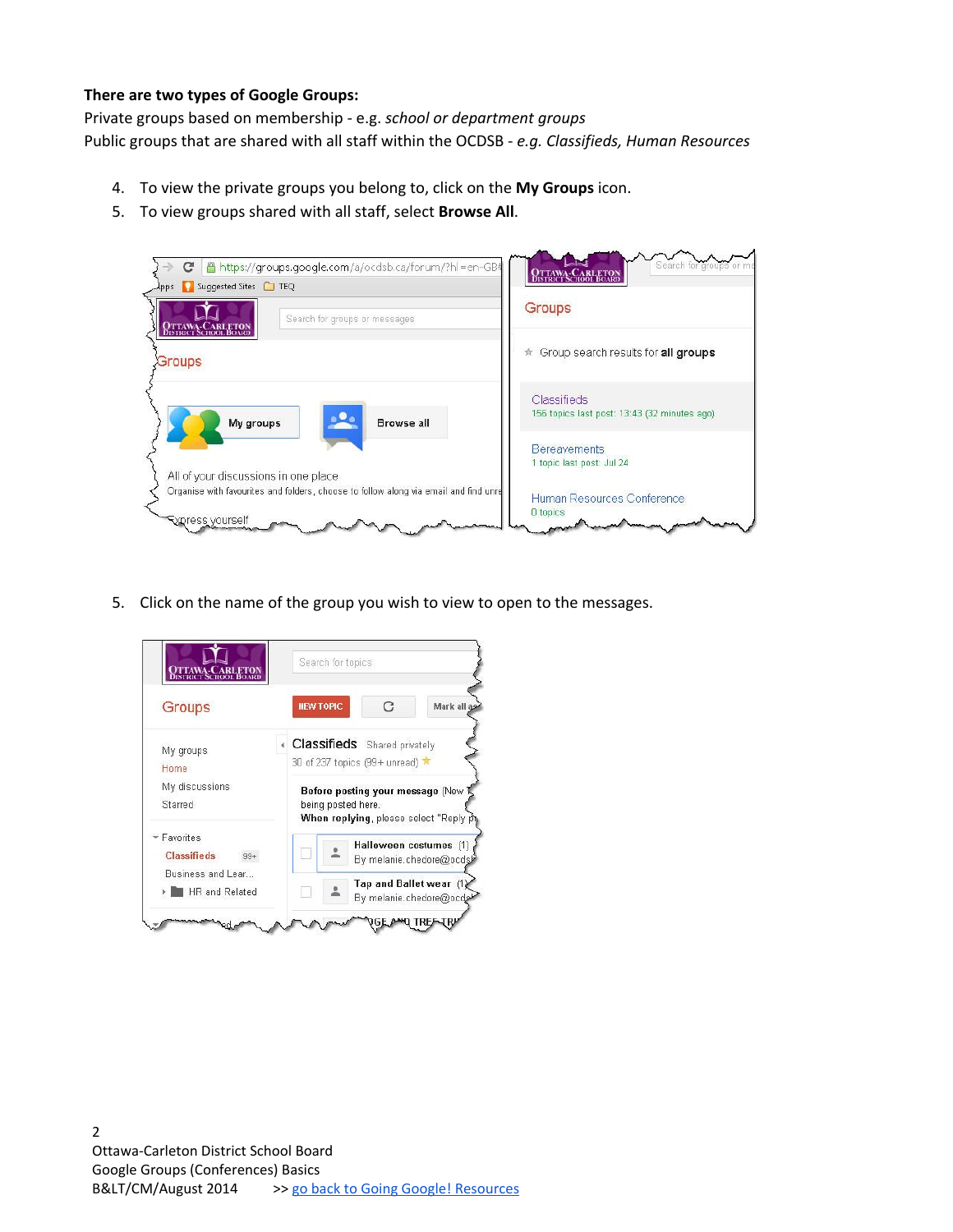6. Use the **NEW TOPIC** button to create a message.



7. Select the **Lock** option in the message window if you wish to ensure that any replies get delivered directly to your Inbox, rather than as a reply to the group.



8. When you reply to a message be sure to select the **Reply privately to author** from the dropdown menu.

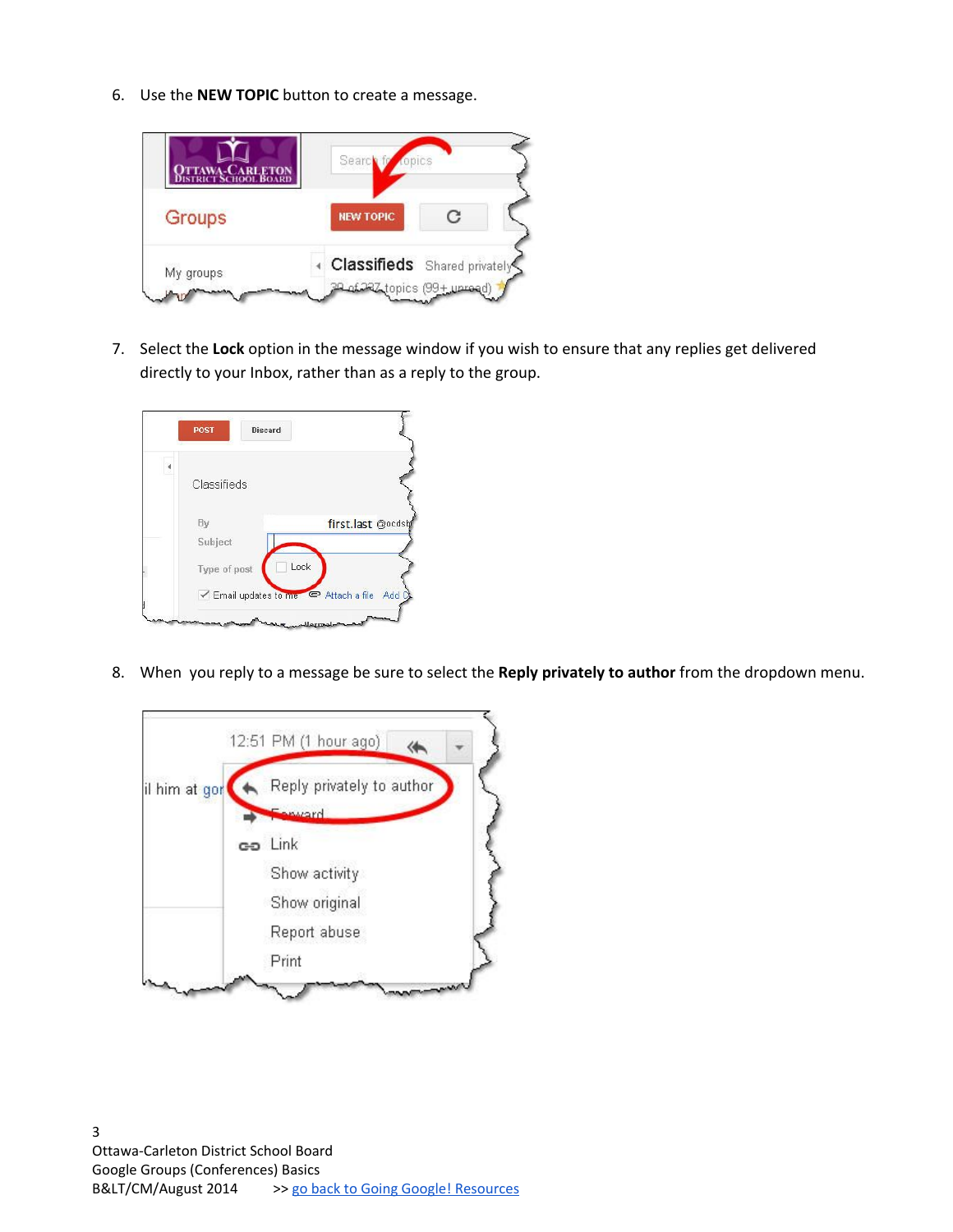### **How do I add Groups to my list of favourites for easy access?**

You can organize your most important groups within the "**Navigation Pane** column on the left.

1. Click the **Show/Hide** button to open the Navigation column as shown below.



This opens the navigation column where you see **Favourites**.



2. Open the group that you want to add to your Favourites list.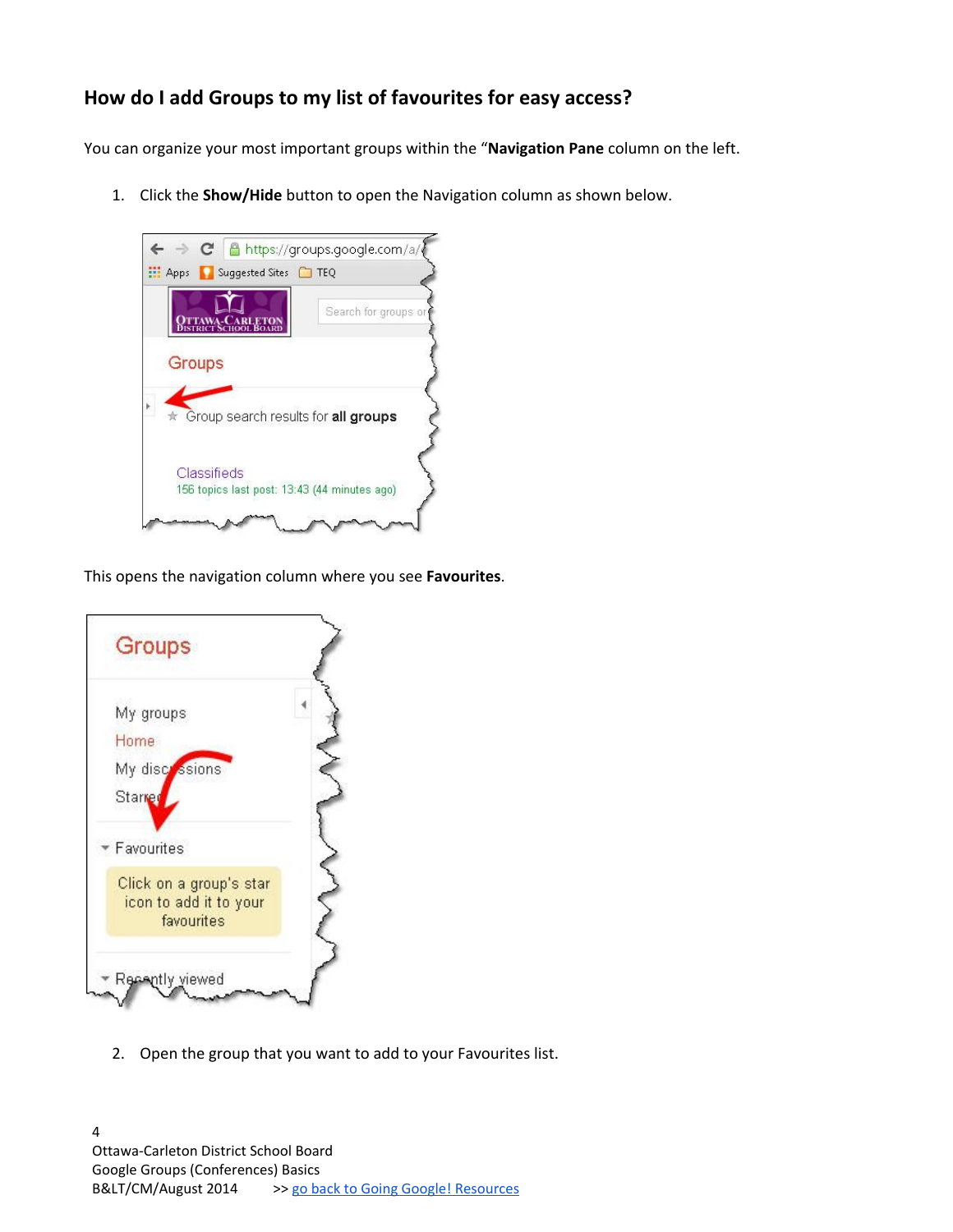3. Click the **star** to the right of the group title to add it to your Favourites.

|  | <b>NEW TOPIC</b>                   |                                          | С | Mark all as read                                                             | Actions $\sim$                         | <b>Filters</b> |
|--|------------------------------------|------------------------------------------|---|------------------------------------------------------------------------------|----------------------------------------|----------------|
|  | <b>Classifieds</b> Shared Fivelety |                                          |   |                                                                              |                                        |                |
|  | 30 of 156 topics (99+ unread) *    |                                          |   |                                                                              |                                        |                |
|  |                                    |                                          |   |                                                                              |                                        |                |
|  |                                    |                                          |   |                                                                              |                                        |                |
|  |                                    | Before posting you<br>being posted here. |   | Add to favourites                                                            | opic) be sure to select the "Lock" opt |                |
|  |                                    |                                          |   | When replying, please select "Reply privately to author" from the down arrow |                                        |                |
|  |                                    |                                          |   | 14 regular sized Skylanders characters and Portal for Wii                    |                                        |                |

The group now appears in your Favourites list.